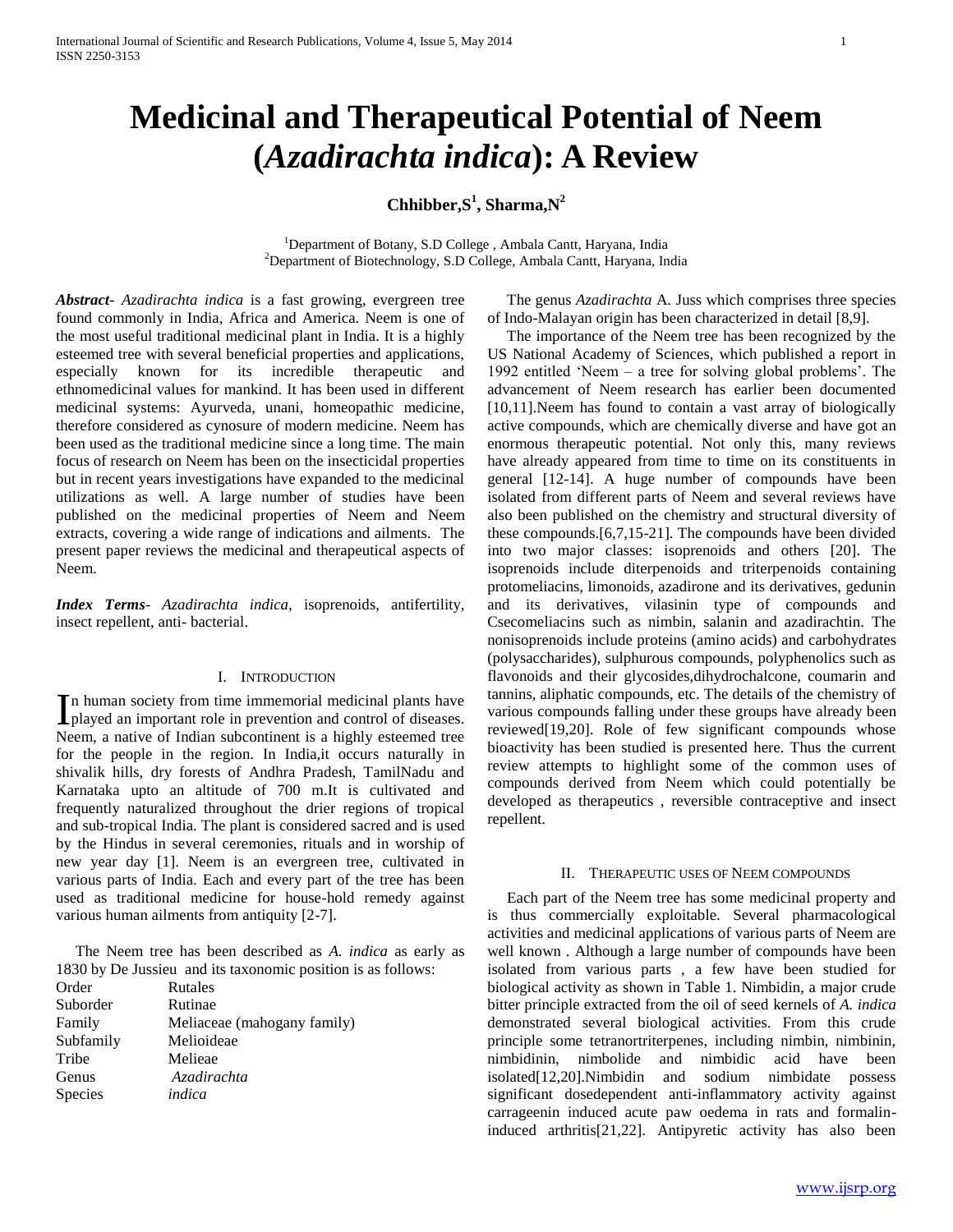reported and confirmed in nimbidin[23]. Oral administration of nimbidin demonstrated significant hypoglycaemic effect in fasting rabbits[24]. A significant antiulcer effect was observed with nimbidin in preventing acetylsalicylic acid, indomethacin, stress or serotonin-induced gastric lesions as well as histamine or cysteamine-induced duodenal ulcers[25,26]. Nimbidin can also suppress basal as well as histamine and carbachol-stimulated gastric acid output and may act as an antihistamine by blocking  $H<sub>2</sub>$  receptors, thereby helping as an antiulcer agent [27]. The

spermicidal activity of nimbidin and nimbin was reported in rats and human as early as 1959 [ 28, 29].

 Nimbidin also demonstrated antifungal activity by inhibiting the growth of *Tinea* rubrum[30]. *In vitro*, it can completely inhibit the growth of *Mycobacterium tuberculosis* and was also found to be bactericidal[20]. Diuretic activity was also reported for sodium nimbidinate in dogs [31]. Nimbolide has been shown to exert antimalarial activity by inhibiting the growth of *Plasmodium falciparum*[32,33]. Nimbolide also shows antibacterial activity against *S*. *aureus* and *S*. *coagulase* [34].

| S.No             | Compound name                        | Source      | <b>Biological activity</b>  | Reference |
|------------------|--------------------------------------|-------------|-----------------------------|-----------|
| $\frac{1}{2}$ .  | Nimbin                               | Seed oil    | spermicidal                 | 22        |
|                  | Nimbidin                             | Seed oil    | Antipyretic                 | 23        |
|                  |                                      |             | Hypoglycaemic               | 24        |
|                  |                                      |             | Antiarthritic               | 25        |
|                  |                                      |             | Antifungal                  | 26        |
|                  |                                      |             | Antibacterial               | 26        |
|                  |                                      |             | Diuretic                    | 27        |
|                  |                                      |             | Anti-inflammatory           | 28        |
| $\frac{3}{4}$ .  | Azadirachtin                         | Seed oil    | Antimalarial                | 29        |
|                  | Mahmoodin                            | Seed oil    | Antibacterial               | 20        |
| $\overline{5}$ . | Gedunin                              | Seed oil    | Antimalarial                | 31        |
|                  |                                      |             | Antifungal                  | 30        |
| 6.               | Sodium nimbidate                     |             | Anti-inflammatory           | 28,25     |
| $\overline{7}$ . | acid,(-)epicatechin<br>Gallic<br>and | <b>Bark</b> | Anti-inflammatory           | 32        |
|                  | catechin                             |             | Immunomodulatory            |           |
| $\overline{8}$ . | Margolone, Margolonone<br>and        | <b>Bark</b> | Antibacterial               | 33        |
|                  | isomargolonone                       |             |                             |           |
| 9.               | Cyclic trisulphide<br>and<br>cyclic  | Leaf        | Antifungal                  | 34        |
|                  | tetrasulphide                        |             |                             |           |
| 10.              | Polysachharides                      |             | Anti-inflammatory           | 35        |
|                  |                                      |             |                             |           |
| 11.              | Polysachharides G1A,G1B              | <b>Bark</b> | Antitumour                  | 36        |
| 12.              | Polysachharides G2A, G3A             | <b>Bark</b> | Anti-inflammatory           | 37        |
| 13.              | NB-2 Peptidoglycan                   | Bark        | Immunomodulatory            | 38,39     |
| 14.              | Nimbolide                            | Seed oil    | Antimalarial, Antibacterial | 31,40     |

# **Table-1: Some bioactive compounds from Neem.**

#### III. ANTIFERTILITY ACTIVITY OF NEEM

 Neem has long been documented to have antifertility in males [41,42]. Oral administration of ethanolic extracts of Neem to adult male lice at 0.5mg, 1.0 mg or 2.0 mg. per kg body weight for 6 weeks interfered with sperm DNA and caused chromosome strand breakage, spindle disturbances and deregulation of genes responsible for sperm morphology. A linear decrease in the percentage of sperm motility was observed with various concentrations (1-50 mg per 1 million sperm) of Neem leaf extract, with motility falling to absolute zero within 20 seconds of exposure to 3 mg dose [43]. The aqueous leaf extract of Neem when administered to male mice at a dose of 200 mg per kg for 28 days damaged the seminiferous tubules, resulting in the slackening of germinal epithelium, degeneration of germ cells and dearrangement of germ cell types [44]. Neem leaf powder when given to Rats for 48 days reduced motility and

density of sperm and caused structural changes of Leydig cells and Seminiferous tubules. [45].

#### IV. ANTIBACTERIAL ACTIVITY OF NEEM

 The susceptibility of the microorganisms to the extracts of Neem leaves was compared with certain specific antibiotics. The methanol extract of *Azadirachta indica* exhibited pronounced activity against *Bacillus subtilis* (28 mm)[46]. Neem oil preparations have been found effective against a wide spectrum of bacteria viz., *B. cerus*, *B. pumilus*, *S. aureus, M. tuberculosis*, *E. coli*, *P. vulgaris*, *S. typhi*, *K. pneumonae*, *S. dysenterae*, *Enterococcus faecalis*, *Streptococcus mutans*, *Streptococcus salivarius*, *Streptococcus mitis*, *Streptococcus sanguis* and even *Streptomycin* resistant strains[47-53]. *Azadirachta indica* leaves possessed good anti bacterial activity, confirming the great potential of bioactive compounds and is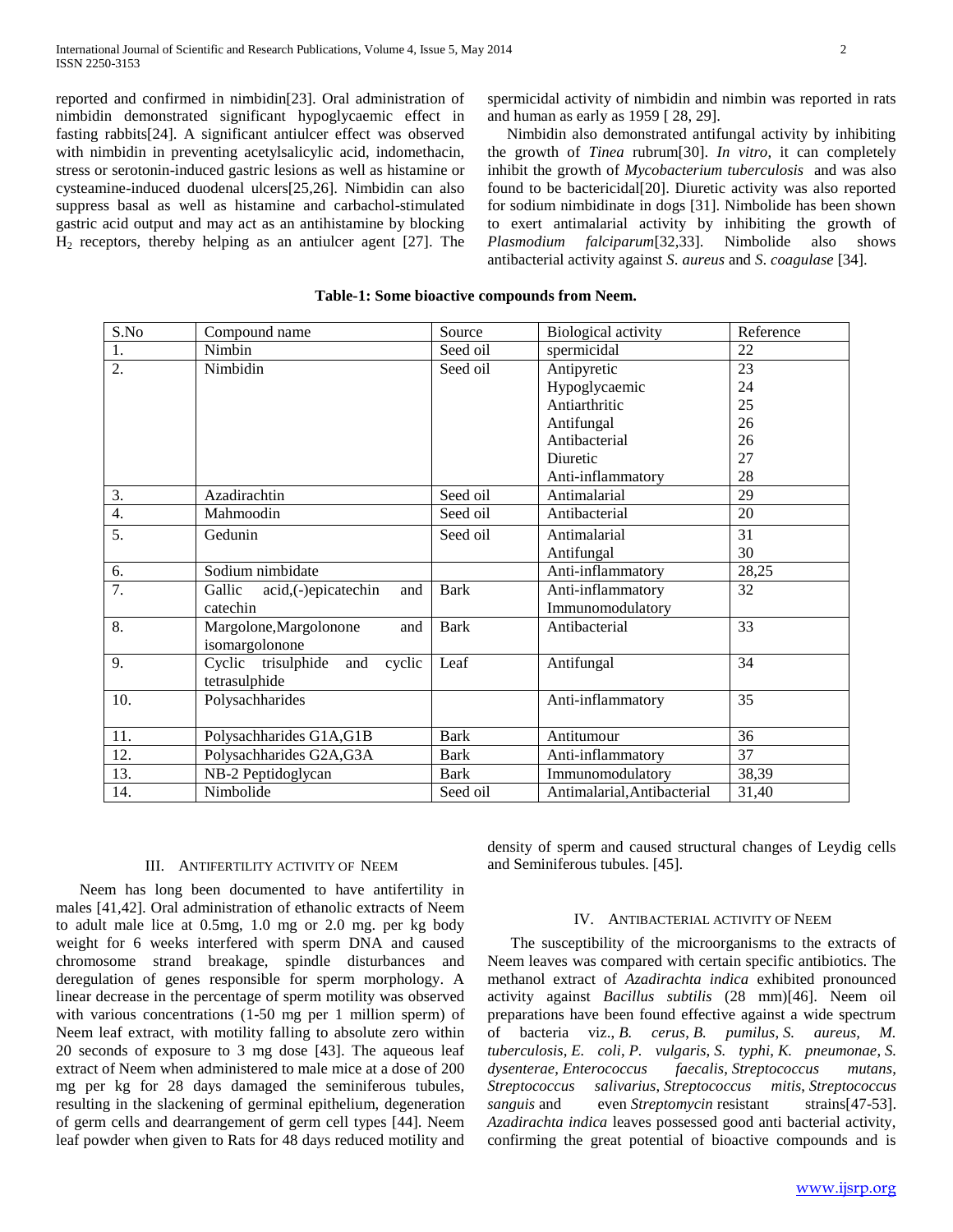useful for rationalizing the use of this plant in primary health care [54].Neem oil also has definite antiplaque activity [55]. Neem leaf extract can inhibit the formation of biofilm in *[Pseudomonas aeruginosa](http://www.scialert.net/asci/result.php?searchin=Keywords&cat=&ascicat=ALL&Submit=Search&keyword=Pseudomonas+aeruginosa)* [56].

# V. ANTIMALARIAL ACTIVITY OF NEEM ACTIVITY

 The antimalarial activities of the tablet suspension of the bark and leaf of *Azadirachta indica* were evaluated on *Plasmodium yoelli nigeriensis* infected mice. The tablet suspensions exhibited high prophylactic, mode-rate suppressive and a very minimal curative schizonticidal effect. The tablet suspensions from the leaf and bark at a concentration of 800 mg/kg and chloroquine at a concentration of 62.5 mg/kg body weight produced average percentage (%) parasitaemia of 79.6%, 68.2% and 99.5% for leaf, bark and chloroquine, respectively, in chemosuppression. Also in the prophylactic treatment, the tablet suspensions at 800 mg/kg and pyrimethamine at a concentration of 0.35 mg/kg gave an average parasitaemia reduction of 75.3%, 65.6% and 98.3% for the leaf, bark and pyrimethamine, respectively. There was a clear indication of moderate beneficial effect[57]. Extracts of Neem are effective against a variety of protozoal pathogen like *Plasmodium spp.*[58]

 An active ingredient irodin A isolated from Neem leaves is toxic to causative strains of malaria [59,60].*In vitro* experiments have demonstrated cent-percent mortality within 72 h even in a ratio of 1:20,000.

# VI. ANTI-ULCER ACTIVITY OF NEEM

Inhibition of acid secretion was confirmed by inhibition of  $H^+$ K <sup>+</sup> ATPase activity, while blockade of oxidative damage of gastric mucosa was evident from blocking of lipid peroxidation and scavenging of endogenous hydroxyl radical (OH). Furthermore, they compared the bark extract with known antiulcer drugs ranitidine and omeprazole in the PL and the stress ulcer models and found that the extract was almost equipotent to the standard drugs. The bark extract exhibited more anti-oxidant activity than a variety of known anti-oxidants. There has also been reported an antiulcer effect of Neem leaf extract and the prevention of mucus depletion and mast cell degranulation as possible mechanism.[61]. Neem extracts give significant protection from discomfort and speed the healing of gastric and duodenal lesions [62].

# VII. INSECT REPELLENT

 Azadirachtin is a powerful insect antifeedant that disrupts metamorphosis in moth larvae at extremely low concentrations[63]. A number of studies have shown that Neem compounds are more effective insect repellent than the widely used synthetic chemical known as N,N,-diethyl –m-toluamide, a suspected carcinogen. Neem oil affects the efficacy of commercially available insecticides[64]. Neem seed extracts are effective against both asexual and sexual stages of chloroquinresistant as well as sensitive strains of malarial parasites *P.falciparum*. Seed extract have inhibited growth and development of the human malarial parasitic agent. Neem extract

was found to have some neuronal protective effect in malaria positive cases[65] and thus mitigate the inflammation of central nervous system.[66] Azadirachtin present in Neem can be used as a potential agent for controlling *Argulus*, a common ectoparasite of ornamental fish[67].

# **AIDS**

 The National Institutes of Health reports Neem extracts killed the AIDS virus and patents have been awarded for these extracts as an AIDS treatment [68].

# **Periodontal disease**

 German researchers have proven Neem extracts prevent tooth decay and periodontal disease [69,70] leading to good oral health[71]. Neem leaf extract has a antimicrobial effect on *Enterococcus faecalis* and *Candida albicans*. Therefore, it can be a potential endodontic irrigant [72].

### VIII. CONCLUSION

 Considering the significance of Neem tree in the field of ethnomedicinal science, work must be carried out to exploit the therapeutic utility of this plant to combat diseases. Attention must be given on the development of modern drugs after thorough investigations on the bioactivity, mechanism of action, pharmacotherapeutics, toxicity and similar aspects of chemical constituents of Neem extract. There is still a lot of scope in this field for better utilization of this wonder plant.

#### **REFERENCES**

- [1] S. Sengupta, Tree symbol worship in India, Indian Floklore Society, Calcutta, 1965
- [2] Chopra, R. N., Nayer, S. L. and Chopra, I. C., Glossary of Indian Medicinal Plants, CSIR, New Delhi, 1956.
- [3] Chopra, R. N., Chopra, I. C, Handa, K. L. and Kapur, L. D. (eds), Indigenous Drugs of India, U.N. Dhur and Sons, Kolkata, 1958, pp. 51–595.
- [4] Kirtikar, K. R. and Basu, B. D., in Medicinal Plants (eds Blatter, E., Cains, J. F., Mhaskar, K. S.), Vivek Vihar, New Delhi, 1975, p. 536.
- [5] Thakur, R. S., Singh, S. B. and Goswami, A., Curr. Res. Med. Aromat. Plants, 1981, 3, 135–140.
- [6] Koul, O., Isman, M. B. and Ketkar, C. M., Can. J. Bot., 1990, 68, 1–11.
- [7] Chatterjee, A. and Pakrashi, S. (eds), The Treatise on Indian Medicinal Plants, 1994, vol. 3, p. 76.
- [8] Pennington, T. D. and Styles, B. T., Blumea, 1975, 22, 419–540.
- [9] Pennington, T. D., Flora Neotropica, New York Botanical Garden, NY, Monogr. No. 28, 1981.
- [10] Schmutterer, H. (ed.), The Neem Tree: Source of Unique Natural Products for Integrated Pest Management, Medicine, Industry and Other Purposes, VCH, Weinheim, Germany, 1995, pp. 1–696.
- [11] Singh, R. P., Chari, M. S., Raheja, A. K. and Kraus, W., Neem and Environment, Oxford & IBH Publishing, New Delhi, 1996, Vols I and II, pp. 1–1198.
- [12] C. Devkumar, S.K. Mukherjee, Res. Bull., 1983, 40, 1-17.
- [13] S. Siddiqui, B.S. Siddiqui, S. Faizi, T. Mahmood, Phytochem., 1988, 27, 3903-3908.
- [14] J.D. Kabeh, M.G.D.S.S. Jalingo, Int. J. Agri. Biol., 2007, 9, 3, 530-532
- [15] Mitra, C. R., Neem, Dr M. S. Patel, Indian Central OilseedsCommittee, Hyderabad, 1963, pp. 69–94.
- [16] Warthen, J. D. Jr., US Dept. of Agric. Sci. and Educ. Admin. Agric. Rev. and Man., ARM-NE-4, 1979, pp. 1–21.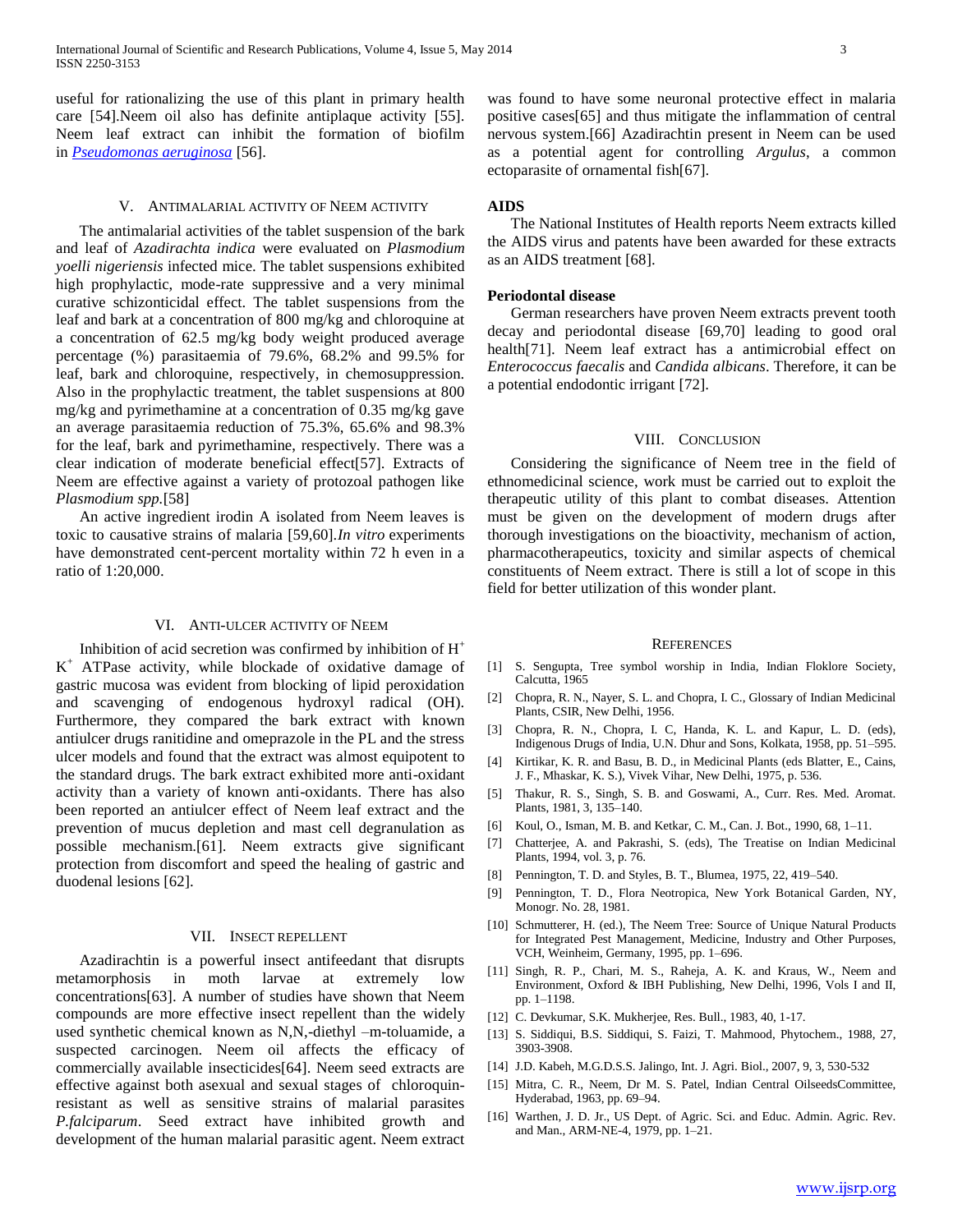- [17] Taylor, D. A. H., Prog. Chem. Org. Nat. Prod., 1984, 45, 1–101.
- [18] Champagne, D. E., Koul, O., Isman, M. B., Scudder, G. G. E. and Towers, G. H. N., Phytochemistry, 1992, 31, 377–394.
- [19] Kraus, W., in The Neem Tree: Source of Unique Natural Products for Integrated Pest Management, Medicine, Industry and Other Purposes (ed. Schmutterer, H.), 1995, pp 35–88.
- [20] Dev kumar, C. and SukhDev, in Neem (eds Randhawa and Parmar, B. S.), 1996, 2nd edn, pp. 77–110.
- [21] Govindachari, T. R., Curr. Sci., 1992, 63, 117–122.
- [22] Sharma, V. N. and Saksena, K. P., Indian J. Med. Res., 1959, 13,1038.
- [23] David, S. N., Mediscope, 1969, 12, 25–27.
- [24] Pillai, N. R. and Santhakumari, G., Indian J. Med. Res., 1981, 74,931–933.
- [25] Pillai, N. R. and Santhakumari, G., Planta Med., 1981, 43, 59–63.
- [26] Murthy, S. P. and Sirsi, M., Indian J. Physiol. Pharmacol., 1958, 2, 387– 396.
- [27] Bhide, N. K., Mehta, D. J. and Lewis, R. A., Indian J. Med. Sci., 1958, 12, 141–145.
- [28] Bhargava, K. P., Gupta, M. B., Gupta, G. P. and Mitra, C. R., Indian J. Med. Res., 1970, 58, 724–730.
- [29] Jones, I., Ley, S. V., Denholm, A. A., Lovell, H., Wood, A. and Sinden, R. E., FEMS Microbiol. Lett., 1994, 120, 267–273
- [30] Rao, B. S., Nazma and Rao, J. M., Curr. Sci., 1977, 46, 714–716.
- [31] Khalid, S. A., Duddect, H. and Gonzalez-Sierra, M. J., J. Nat. Prod., 1989, 52, 922–927.
- [32] Van der Nat, J. M., Van der Sluis, W. G., 't Hart, L. A., Van Disk, H., de Silva, K. T. D. and Labadie, R. P., Planta Med., 1991, 57, 65–68.
- [33] Ara, I., Siddiqui, B. S., Faizi, S. and Siddiqui, S., J. Chem. Soc., Perkin Trans., 1989, I, 343–345.
- [34] Pant, N., Garg, H. S., Madhusudanan, K. P. and Bhakuni, D. S., Fitoterapia, 1986, 57, 302–304.
- [35] Kakai Tokkyo Koho, J. P., Chem. Abstr., 1984, 100, 91350.
- [36] Fujiwara, T., Takeda, T., Ogihara, Y., Shimizu, M., Nomura, T.and Tomita, Y., Chem. Pharm. Bull., 1982, 30, 4025–4030.
- [37] Fujiwara, T., Sugishita, E., Takeda, T., Ogihara, Y., Shimizu, M., Nomura, T. and Tomita, Y., ibid, 1984, 32, 1385–1391.
- [38] Vander Nat, J. M., Kierx, J. P. A. M., Van Dijk, H., De Silva, K. T. D. and Labadie, R. P., J. Ethnopharmacol., 1987, 19, 125–131.
- [39] Vander Nat, J. M., Hart, L. A. T., Vander Sluis, W. G., Van Dijk, H., Vander Berg, A. J. J., De Silva, K. T. D. and Labadie, R. P., ibid, 1989, 27, 15–24.
- [40] Rochanakij, S., Thebtaranonth, Y., Yenjal, C. H. and Yuthavong, Y., Southeast Asian J. Trop. Med. Public Health, 1985, 16, 66–72.
- [41] Kasturi M, Manivannan B, Ahamed RN, Shaikh PD and Pathan KM, Changes in epididymal structure and function in albino rat treated with Azadirachta indica leaves, Indian J Exp Biol, 1995 33(10), 725-729.
- [42] Joshi AR, Ahamed RN, Pathan KM ,Manivannan B, Effect of Azadirachta indica leaves on testes and its recovery in albino rats, Indian J Exp Biol,1996,34. 1091-1094.
- [43] Awasthy K.S Genotoxity of a crude leaf extract of Neem in male germ cells of mice. Cytobios.2001; 106:151-64.
- [44] Mishra RK, Singh SK. Effect of aqueous leaf extract of Azadirachta indica on the reproductive organs in male mice. Indian Journal of experimental biology 2005:43(11):1093-1103.
- [45] Khan Asma, Begum Ara Zinnat, Khan Ismail Mohammad, Rahman Hasanur, Banu Afroza Layla (2013), Effect of Neem( Azadirachta indica) on fertility in male rats,Journal of shaheed suhrawardy medical college; 5(1): 39-42.
- [46] Shravan K.D., Ramakrishna R., Santhosh K.M., Kannappan N.,In vivo Antidiabetic evaluation of Neem leaf extract in alloxan induced rats, Journal of Applied Pharmaceutical Science., 1(4), 100-105 (2011)
- [47] SaiRam, M., G. Ilavazhagan, S.K. Sharma, S.A. Dhanraj and B. Suresh et al., 2000. Anti-microbial activity of a new vaginal contraceptive NIM-76 from Neem oil (Azadirachta indica). J. Ethnophamacol., 71: 377-382.
- [48] Prashant, G.M., G.N. Chandu, K.S. Murulikrishna and M.D. Shafiulla, 2007. The effect of mango and Neem extract on four organisms causing dental caries: Streptococcus mutans, Streptococcus salivarius,

Streptococcus mitis and Streptococcus sanguis: An in vitro study. Indian J. Dent. Res., 18: 148-151.

- [49] Mehrotra, S., A.K. Srivastava and S.P. Nandi, 2010. Comparative antimicrobial activities of Neem, Amla, Aloe, Assam tea and Clove extracts against Vibrio cholera, Staphylococcus aureus and Pseudomonas aeruginosa. J. Med. Plants Res., 4: 2473-2478.
- [50] Sarmiento, W.C., C.C. Maramba and M.L.M. Gonzales, 2011. An in-vitro study on the antibacterial effect of Neem (Azadirachta indica) leaf extract on methicillin-sensitive and Methicillin-resistant Staphylococcus aureus. PIDSP J., 12: 40-45.
- [51] Maragathavalli, S., S. Brindha, N.S. Kaviyarasi, B. Annadurai and S.K. Gangwar, 2012. Antimicrobial activity in leaf extract of Neem (Azadirachta indica Linn.). Int. J. Sci. Nat., 3: 110-113
- [52] Vinothkumar, T.S., M.I. Rubin, L. Balaji and D. Kandaswamy, 2013. In vitro evaluation of five different herbal extracts as an antimicrobial endodontic irrigant using real time quantitative polymerase chain reaction. J. Conserv. Dent., 16: 167-170.
- [53] Rosaline, H., D. Kandaswamy, D. Gogulnath and M. Rubin, 2013. Influence of various herbal irrigants as a final rinse on the adherence ofEnterococcus faecalis by fluorescence confocal laser scanning microscope. J. Conserv. Dent., 16: 352-355.
- [54] Saradhajyothi Koona, Subbarao Budida (2011) Antimicrobial potential of the extracts of the leave of Azadirachta indica , Linn. Nat Sci Biol, 3(1) 65- 69.
- [55] Elavarasu, S., P. Abinaya, S. Elanchezhiyan, Thangakumaran, K. Vennila and K.B. Naziya, 2012. Evaluation of anti-plaque microbial activity of Azadirachta indica (neem oil) in vitro: A pilot study. J. Pharm. Bioallied Sci., 4: S394-S396.
- [56] Harjai, K., A. Bala, R.K. Gupta and R. Sharma, 2013. Leaf extract of Azadirachta indica (Neem): A potential antibiofilm agent forPseudomonas aeruginosa. Pathogens Dis., 69: 62-65
- [57] Isah A.B., Ibrahim Y.K., Iwalewa E.O., Evaluation of the antimalarial properties and standardization of tablets of Azadirachta indica (Meliaceae) in mice, Phytother Res.,17(7),807-10 (2003)
- [58] Udeinya, I.J., A.U. Mbah, C.P. Chijioke and E.N. Shu, 2004. An antimalarial extract from Neem leaves is antiretroviral. Trans. R. Soc. Trop. Med. Hyg., 98: 435-437.
- [59] WHO, 2008. World Malaria Report 2008. WHO, Geneva, Swirzerland, ISBN: 9241563699, Pages: 190.
- [60] Anyaehie, U.B., 2009. Medicinal properties of fractionated acetone/water Neem (Azadirachta indica) leaf extract from nigeria: A review. Niger. J. Physiol. Sci., 24: 157-159.
- [61] Pant N., Garg, H.S., Madhusudanan, K.P. and Bhakuni, D.S., Fitoterapia, Sulphurous compounds from Azadirachta indica leaves, 1986,1957,302- 304.
- [62] Maity, P.,K. Biswas, I. Chattopadhyay, R.K.Banerjee and U.Bandyopadhyay, 2009. The use of Neem for controlling gastric hyperacidity and ulcer . Phytother.Res., 23:747-755.
- [63] Van wyk Ben-Erick and Wink Michael, Medicinal Plants of the world, Times Editions,Singapore 2004, pp 64.ss
- [64] Stark, J.D. and J.F. Walter, 1995. Neem oil and Neem oil components affect the efficacy of commercial Neem insecticides. J. Agric. Food Chem., 43: 507-512.
- [65] Farahna, M., S. Bedri, S. Khalid, M. Idris, C.R. Pillai and E.A. Khalil, 2010. Anti-plasmodial effects of Azadirachta indica in experimental cerebral malaria: Apoptosis of cerebellar Purkinje cells of mice as a marker. N. Am. J. Med. Sci., 2: 518-525.
- [66] Bedri, S., E.A. Khalil, S.A. Khalid, M.A. Alzohairy and A. Mohieldein et al., 2013. Azadirachta indica ethanolic extract protects neurons from apoptosis and mitigates brain swelling in experimental cerebral malaria. Malaria J., Vol. 12 10.1186/1475-2875-12-298
- [67] Kumar, S., R.P. Raman, K. Kumar, P.K. Pandey, N. Kumar, S. Mohanty and A. Kumar, 2012. In vitro and in vivo antiparasitic activity of Azadirachtin against Argulus spp. in Carassius auratus (Linn. 1758). Parasitol. Res., 110: 1795-1800.
- [68] Anyaehie, U.B., 2009. Medicinal properties of fractionated acetone/water Neem (Azadirachta indica) leaf extract from nigeria: A review. Niger. J. Physiol. Sci., 24: 157-159.
- [69] rashant, G.M., G.N. Chandu, K.S. Murulikrishna and M.D. Shafiulla, 2007. The effect of mango and Neem extract on four organisms causing dental